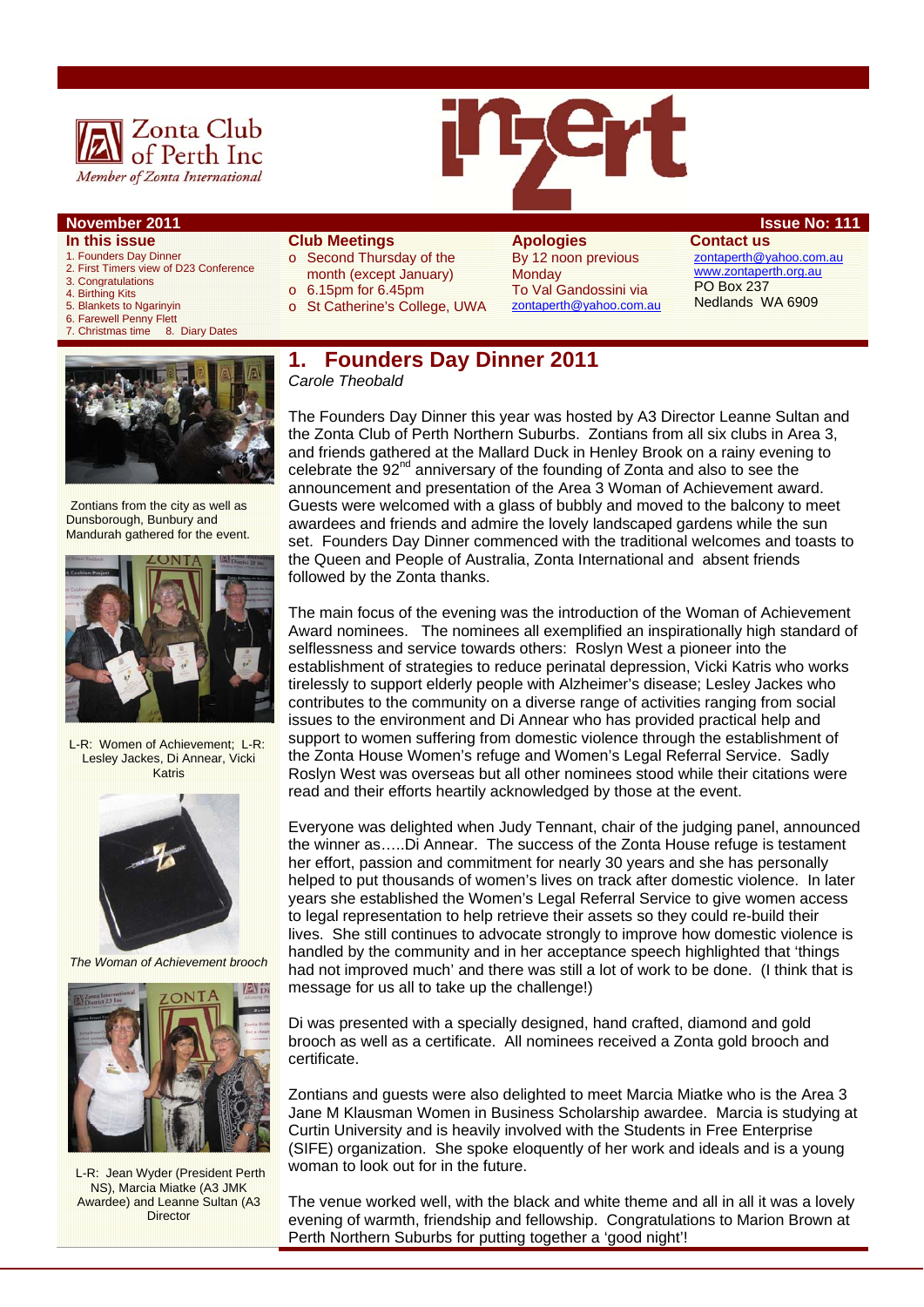



*Kathleen Douglass from Canada, ZI Representative.* 



*Remembrance to Yvonne Roberts* 



*Judy and Margaret enjoying the Conference* 



*Willin Wimin* 

# **2. First Timers view of D23 Conference in Melbourne**

*For three newer members, the D23 Conference held in Melbourne in October provided a good opportunity to meet Zontians from interstate and Zonta International and learn more about our wonderful organization. Here are their stories – Ed.* 

#### *Gill Palmer*

I felt quite at home at the Conference as there were so many faces I recognized from WA. With having a few hearing problems, it was a joy to have a good microphone system as I could hear every word!

The opening ceremony was very colourful and was completed with the Ceremony of Remembrance where yellow roses are symbolically placed in a vase to honour and acknowledge each Zontian who has passed away since the last Conference. There was hardly a dry eye in the room during this moving ceremony that remembered our own Yvonne Roberts and Kay Poustie from Perth Northern Suburbs.

The first key note speaker was Mark McKeon who is one of Australia's leading work life balance and team cohesion advocates. He stated that stress was not the problem in our busy lives but lack of recovery time. His theory is BASIC: B – Boundaries, A – Accept Reality, S – Self Confidence, I – Invest in You and C – Consistency. Although Mark was an excellent speaker, he could have spoken more to the "empty nesters" in the audience that were not as he stated balancing kids / job / social life.

The next key note speaker was Gillian Franklin who is recognized as one Australia's innovative marketers with a passion and commitment to supporting women in business.

"Heat" is one of Australia's leading personal care companies. During the ten years that Heat has been in operation, Gillian has grown the company from 5 employees, working out of a coffee shop, to a robust, well resourced company of about 100 employees with its own warehouse and distribution facility. Her motto is:- Don't say NO say HOW!

Dr Louise Mahler was the final key note speaker and she is the originator of the ground breaking theory of Vocal Intelligence. She showed us how the pitch of our voice gave away more than just what we were vocalizing. She encourages her clients to explore their bodily experience of voice and breath to gain greater selfawareness and understanding of their vocal intelligence.

There were several workshops that delegates could attend and I chose two:

- *A Form Guide to the ZI website* This workshop gave us an insight into what is available on the ZI website. Now I know where Carole gets most of her information! At the end of this session, I was amazed at how much information is there. Now for time to browse it all!
- *No Barriers to Advocacy* Zontians Pauline Glover and Jodi Knoop were so enthusiastic about their work in Cambodia with the 2hproject. Their philosophy is "It is better to do one thing well than twelve poorly". These midwives are dedicating themselves to improving the care of mothers and their babies during and after child birth. Visit http://www.the2hproject.com/ to find out more about to "bring help and build hope" to the poor. A \$35 sponsorship will allow one birth attendant to be part of this year's program.

At Saturday's morning tea we had the pleasure of listening to the Willin Wimmen. This is a women's community choir founded in 1991. They believe singing is for everyone and through song, support women, as well as social justice within the community.

At Saturday evening's dinner, many Zontians showed off their gorgeous hats. The music was great but the volume was deafening. Sunday morning saw a few sore heads and cups of take-away coffee accompanying members into the last session.

The highlight of the last day, for me, was to see our own Lennie McCall and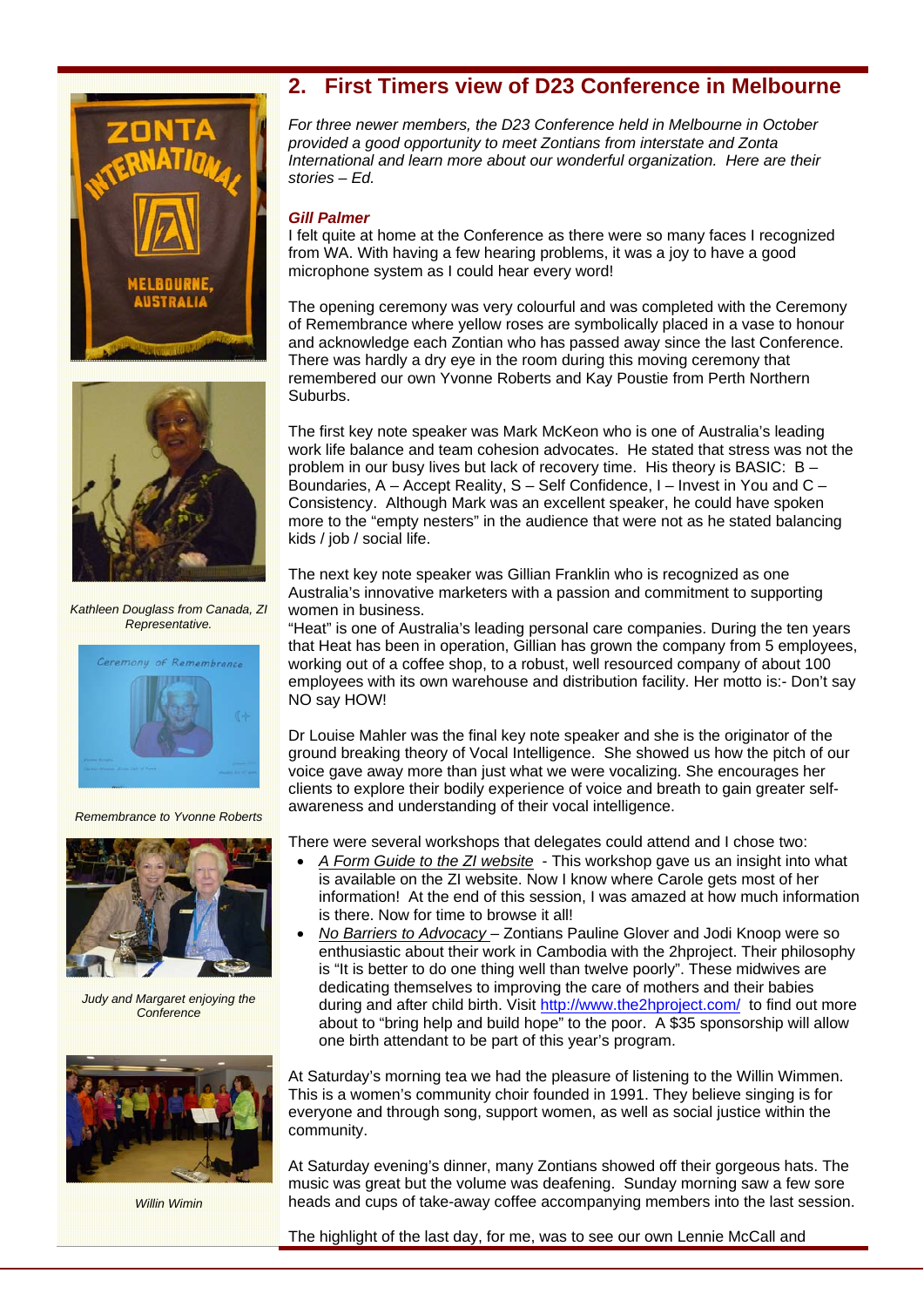

*Louise Mahler* 



*'Let the fun begin-' Saturday evening* 



*Judy and Lennie raising the stakes* 



*Mary, Larraine and 'Tricia at morning tea* 



*President, Mary Gurgone, getting into the spirit on Saturday evening.* 

Margaret Medcalf recognized for nearly 40 years of Zonta service, as recipients of "The Heide Taylor Award". Heide was a member of Adelaide Hills Club and died on September  $17<sup>th</sup>$  2011 and this new award has been named in her honour.

The 2011 Amelia Earhart Fellow, Lauren Burns, then described her post graduate research into the shape of tree joints and how the information can be applied to new aircraft made of composite materials. Lauren is an amazing young woman! She gave a very professional and easy to follow presentation.

What other things will I remember from the conference?

- How seven toilets fitted into a very small space in the ladies' cloakroom!
- Finding hotel information by accidently pressing "the Movies Button" on the TV remote – reception staff had told me it was all interactive but I did not know how to access it!
- Learning how to get a valid ticket on the trams and that the special button marked "60+" could get me special discounts!

To complete the Conference, Perth Northern Suburbs members tempted everyone to WA in 2013 with the joys of "Freo" and "Rotto". With the Conference being based at the Esplanade Hotel in Fremantle, I'm sure all clubs in WA will get involved to make it as memorable as the Melbourne Conference. Would I go again? Definitely!

#### *Denise Hamilton*

I experienced a weekend of interesting guest speakers and began to gain an appreciation of the workings of Zonta at District level. It was especially good to see such a young but obviously highly intelligent young lady, Lauren Burns who was the recent winner of the Amelia Earhart Fellow, speak of her ambitions to contribute to the advancement of aero design.

There were giggles with the opera singer, Louise Mahler, who had changed her career, using her experience with voice to deliver a funny yet practical demonstration on presentation skills. I also had great admiration for the founder of HEAT. Apart from the positive way she faced her own challenge when diagnosed with breast cancer, it was very interesting to listen to the way in which she had built a strong positive work team behind her and ensured her business was a place that people aspired to work in. This also reminded me of my own current workplace, right down to the continual reinforcement of the way that we do work to form a cohesive team. Our only male speaker for the weekend reminded us yet again that we must still make time for ourselves in our busy schedule.

I went to two workshops centred around marketing Zonta and attracting and retaining membership. The marketing workshop was of particular interest to me. This was delivered by Kathleen Douglas, the Zonta International representative from Canada.

While there was recognition that, internationally, the number of Zontians is declining, for a range of reasons, we need to continue to market Zonta at every opportunity we may have. As Kathleen noted, Zonta does not make "widgets or gidgets", we the members are the marketable products of Zonta.

Kathleen provided great easy, practical tips including each month someone checking the international website and bringing back some "news" to share with the next meeting. This was one way to reinforce to local members that they were members of an international organization that is contributing to the advancement of women worldwide. I guess I was so inspired that I have offered to provide a condensed overview of Kathleen's presentation to the February meeting.

While we as a Club may struggle to maintain our membership, sometimes it can be helpful to remind ourselves of what Zonta means to us individually, locally, nationally and internationally. It is difficult to encourage friends and colleagues to join an organization that we ourselves are not fully connected to. This especially applies to relatively new members such as myself.

I am certainly glad that I made the effort to attend and would encourage other new members to look at attending the next conference that is due to be held in Perth.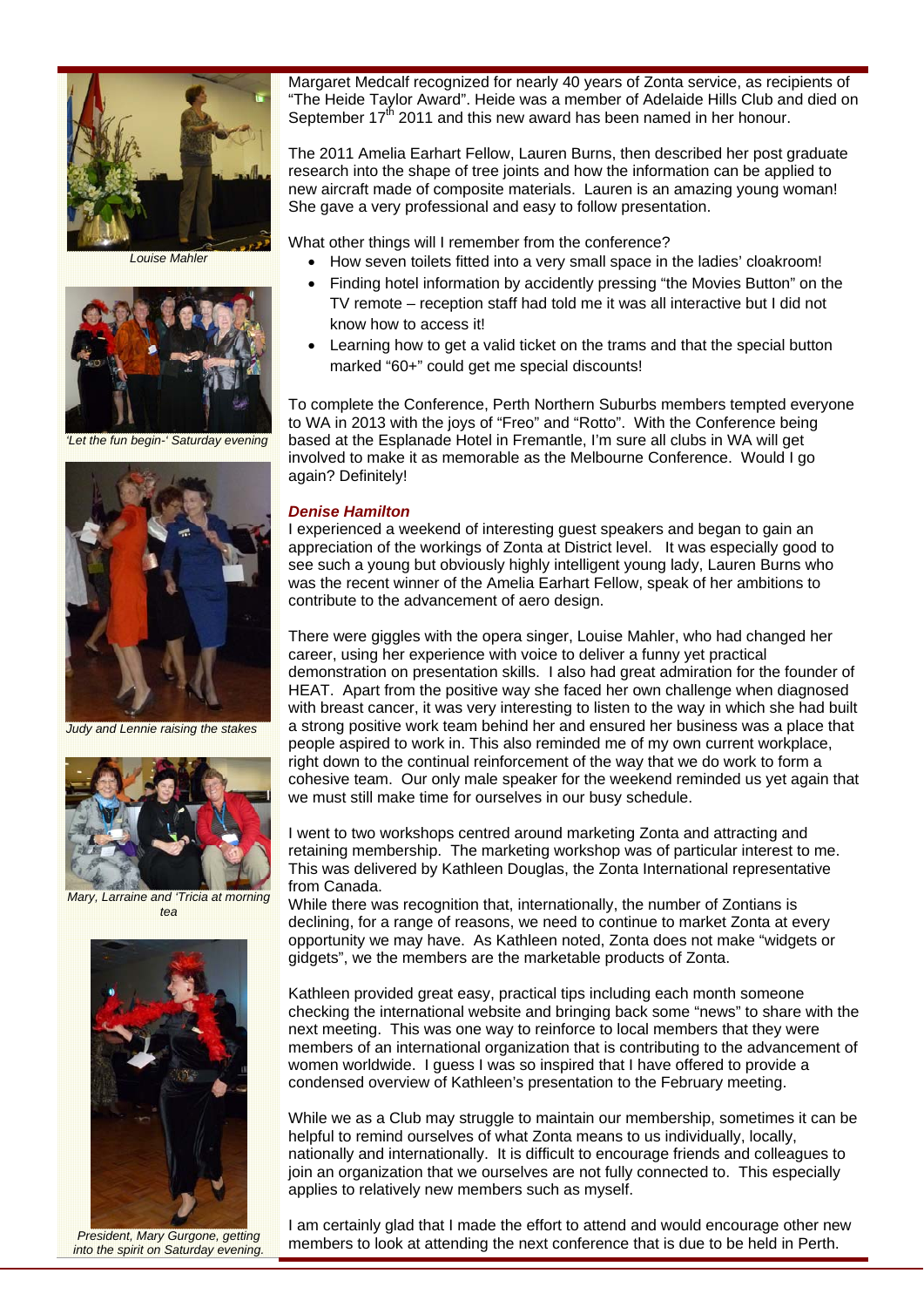

*Lennie accepting her award from Governor - Jane Smith* 



*Margaret accepting her Award from Governor – Jane Smith* 

*Conference photographs may be viewed in the albums on D23 web site at www.zontadistrict23.org.au*

*Just click on 'Conference photos' and 'More conference photos' on the left hand side of the home page!*

Zonta conference Melbourne 2011 was for me a unique experience. I have never before attended a conference where more than 150 women gathered together intent on advancing the status of women worldwide! We certainly created a stir. 'What is happening? Who are all these women?' What effective ice-breakers! In response I was very pleased to spread the Zonta message. The first of my goals when attending a conference, that of meeting people and fellowship with friends, was well on the way to being met.

#### *Larraine McLean*

Although a 'first-timer' I did not feel like one. From the first moment at the reception desk of the hotel, 'Didn't I see you at the airport?' to the last when climbing into a taxi 'Let's catch up in Perth' I felt enveloped by friendship, camaraderie and good humour.

The conference organizers, Zonta Club of Melbourne on Yarra, left nothing to chance. 'First-timers' were allocated a specific place at the registration table – no queuing for us; given special Zonta shoulder bags that contained all that was needed for the conference and directed to where the introduction to the Conference Handbook was conducted. Zonta Club of Melbourne members wore 'Ask Me' badges should anyone feel lost or overwhelmed. However, all Zontians were on hand to assist when needed. With the first of my goals for a conference achieved I had high hopes for the expansion of knowledge.

The keynote speakers were informative; provocative and entertaining. Mark McKeon, the only male presenter, reminded us that 'every day counts' and that lifework balance was essential if we were to be able to give our best to Zonta projects. Gillian Franklin, Director of the Heat Group that promotes the concept of a Family Friendly Work Place, warned that Zonta is not listed on the internet with other notfor-profit groups assisting women and detailed ideas for actively promoting Zonta within the business community. Louise Mahler, creator of the theory of vocal intelligence, outlined her theory and demonstrated its effect. The skills practised would be useful to all who present to groups or are in leadership positions such as those within Zonta. This was a most absorbing and indeed exciting session for me. The theory was new, innovative and with practical applications. This is certainly an area that I will investigate further.

Experienced members of the Zonta community detailed the standing rules for conference voting; procedures within Zonta; area reports were given as well as presentations by the candidates for executive positions in 2012. All of these enhanced my knowledge of Zonta as did the acknowledgement of achievements and service of specific members. Attendance at well run workshops provided yet further learning opportunities. A big tick for goal number two!

In contrast the Conference Dinner was a time for relaxing and having fun! What began as a Dinner quickly became a Party with good company; delicious food and musicians who very quickly 'tuned' into the preferred style. While most 'moved to the music' one couple demonstrated the grace and skill once common but now rare. Unfortunately, as they were relegated to the side and rear for lack of room on the 'dance' floor few were able to enjoy their expertise.

Being a 'first-timer' was a very positive experience for me! No doubt largely because of the excellent planning and organization of the District 23 11<sup>th</sup> Biennial Conference, the camaraderie of Zonta friends from WA and that of new connections. All of my goals for a positive conference were met. I look forward to the next and hope that my experiences as a 'first-timer' will encourage others to attend. While this 2011 conference will be 'a hard act to follow' I know that we in Western Australia will be looking to the future as we prepare to meet the challenge of presenting the District 23 12<sup>th</sup> Biennial Conference in 2013.



 $O$  F *Sciona Browne is Shire President!* 

# **3***.* **Congratulations**

*Sciona Browne* – our long range member has just been elected as the Shire President of the Shire of Halls Creek. Learn more about her '143,000 sq km patch of heaven' on www.hallscreek.wa.gov.au. Did you know that it is the fourth fastest growing shire in WA? As it says on the web site, "Located on the edges of the Great Sandy Desert and Tanami Desert, 362km south of Kununurra, 1288km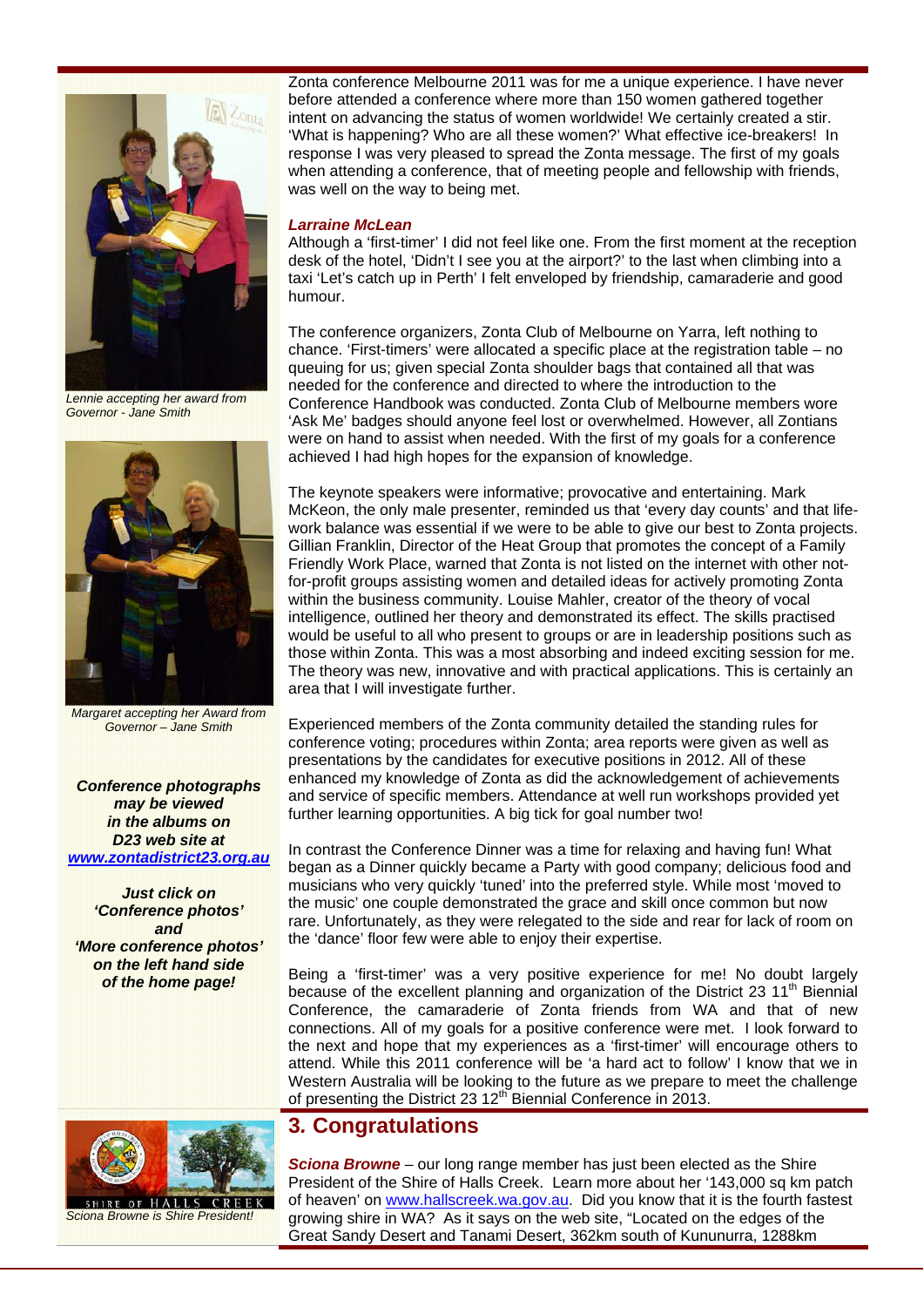

*Annaliese Gurgone – new Zontian?* 

south-west of Darwin and 2873km north-east of Perth, Halls Creek offers a genuine insight into the spectacular Australian outback." Congratulations Sciona – we are all sure you will continue to do a marvelous job in the Halls Creek community!

*Mary Gurgone* - our President has become a grandmother again – congratulations on the safe arrival of 'future Zontian' Annaliese Jade Gurgone (good to see her daddy giving her a bath!). Our best wishes and thoughts are also with Mary as her mother has also been very ill.



*Karina Moore with student helpers* 



*Students with their well deserved Certificates of Appreciation* 



*Ngarinyin Card by Yvonne Burgu*



*L-R Angela Fisher, Fiona Crowe and Leah Umbagai at Oct. meetiing* 

# **4. Zonta Birthing Kit Assembly Day**

*Wendy Atherden* 

The 1000 birthing Kits were ordered and paid for and delivery organized well before the event that was held on Saturday 22 October. Both Trinity and St. Catherine's students expressed a wish to be involved in the actual Assembly Day. Emma White, Jenelle Jurenson and Annie Wood met with Wendy Atherden to plan the day and the decision was made to combine both University Residential Colleges and hold the Assembly Day at Trinity. Annie Wood, the Registrar at Trinity, was, as usual, a wonderful person to work with, is enthusiastic and totally organized.

The venue was set up ready for all the volunteers and the actual assembling and packing was completed in two hours. Trinity College supplied the volunteers with a delicious afternoon tea.

These 1000 Birthing Kits are going to the Addis Ababa Fistula Hospital in Ethiopia. The Zonta Club of Perth has raised the necessary \$2000 to pay for the kits. There were eight Zontians and 26 University students enthusiastically working towards this worthwhile goal. On Tuesday  $25<sup>th</sup>$  Wendy transported the kits to the Perth Business Centre and they will travel by sea mail to Ethiopia.

*Pause for thought: The infant mortality rate in Australia is 1 in 9000 but it is 1 in 16 in developing countries. These simple kits of a plastic sheet, soap, umbilical cord ties, gloves, scalpel and gauze squares, are having a dramatic effect in lowering infant mortality.*

#### **5. Ultra Fleece Blankets to Ngarinyin Community**  *Wendy Atherden*

The Zonta Club of Perth, for a number of years, has been working with and supporting the women of the Gibb River community. Over the years the Club has been selling cards to raise money for this project. The design was painted by Yvonne Burgu, one of the women from the Ngarinyin community. Money from these cards has gone into a special fund, until the women have a need for assistance.

Liaison between Sciona Browne, Wendy Atherden and Angie Fisher [Kimberley District nurse] has established that the recent floods ruined all their bedding and a request for blankets was made.

Marlene O'Meara sourced a wholesale supplier and 58 queen size Ultra Fleece blankets were purchased. This news was greeted with delight by Leah Umbagai from Mowanjum community who has been working with the Ngarinyin women through the Ilerla project.

Wendy contacted Peter Zee, from Regal Transport and he organised for the pallet of blankets to be transported free of charge. Wendy has been to thank him, taking a Certificate of Appreciation. The blankets went on their way to Derby on October 26th.

Peter was also advised that, in mid November, we will be collecting clothes up for the same group of people. He has also agreed to transport these to Derby, free of charge - so the Zonta Club of Perth are indebted to Regal Transport.

*Don't forget the Mid- November clothing collection for our Ngarinyin friends in the Kimberley (Women's, men's, girls' and boys'!)*